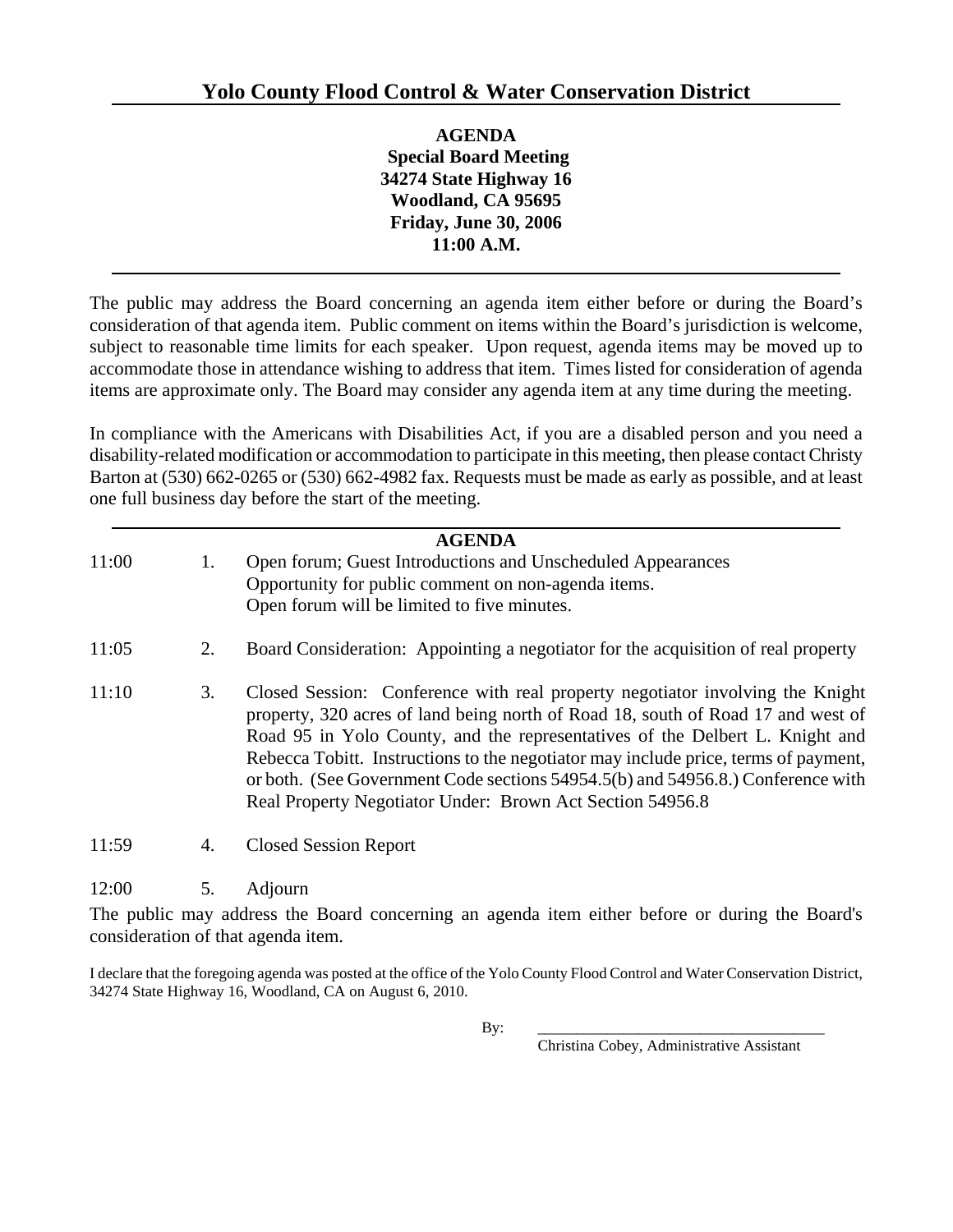#### SPECIAL BOARD MEETING MINUTES June 30, 2006

The Special meeting of the Board of Directors of the Yolo County Flood Control and Water Conservation District was held at 11:00 a.m. on June 30, 2006 at its regular place of business, 34274 State Highway 16, Woodland, California. Chair Rominger convened the meeting with Directors Brice, Scheuring, Tadlock and Vink present. Also in attendance were:

District Staff and Consultants Tim O'Halloran, General Manager Christy Barton, Assistant General Manager Joshua Horowitz, Legal Counsel Francis Borcalli, Engineering Consultant

Members of the Public No one was present

## **OPEN FORUM**

No comments were made.

### **APPOINTING A NEGOTIATOR FOR THE ACQUISITION OF REAL PROPERTY**

Mr. O'Halloran reported that if the District decides it is interested in acquiring the Knight property, which is proposed for discussion in Closed Session, that the Board needs to appoint someone to act as negotiator for the Board.

**M/S/C** appointed Mr. O'Halloran as negotiator for the Board regarding potential acquisition of real property and Directors Scheuring and Vink as an Ad Hoc Committee for this potential acquisition.

#### **CLOSED SESSION**

The regular meeting was adjourned to Closed Session under to confer with real property negotiator involving the Knight property, 320 acres of land being north of Road 18, south of Road 17 and west of Road 95 in Yolo County, and the representatives of the Delbert L. Knight and Rebecca Tobitt under Government Code sections 54954.5(b) and 54956.8.and Brown Act Section 54956.8

Persons present other than the Board included Mr. O'Halloran, Mrs. Barton, Mr. Horowitz and Mr. Borcalli. Instructions to the negotiator may include price, terms of payment, or both.